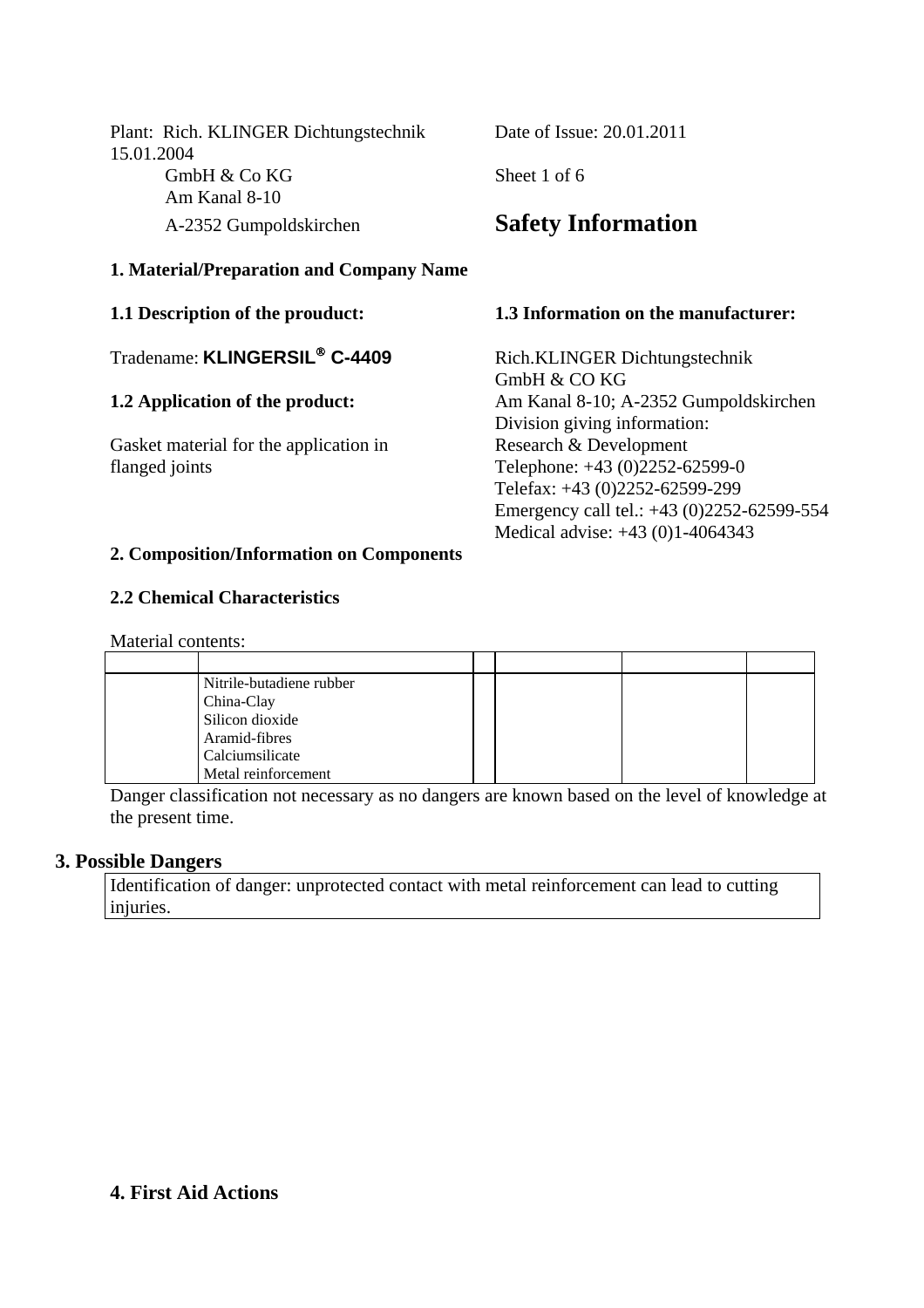| <b>Safety Information</b>                | Sheet 2 of 6                                                  |
|------------------------------------------|---------------------------------------------------------------|
| Plant:<br>Rich. Klinger Dichtungstechnik | Article No./Name/Tradename:<br>KLINGERSIL <sup>®</sup> C-4409 |
| GmbH & Co KG                             |                                                               |

After inhaling: Not applicable (accordingly see point 6)

After skin contact: Not applicalbe (accordingly see point 6)

After eye contact: Remove small solid particles and rinse with water approx. 10 min. If provoking continues, a doctor must be consulted.

After swallowing: No measures necessarily.

Note for the doctor: Not applicable

# **5. Measures for Firefighting**

Suitable extinguishing agent: Water, carbon dioxide, powder extinguishers, foam extinguishers.

Extinguishing agent which is unsuitable for safety reasons: Not known.

Special dangers through the material or the preparation itself, its combustion products or resulting gases: In the case of combustion, the same gases are produced as with burning rubber. Heavy carbon black formation

The follwing can be produced in case of fire: Carbon monoxide, carbon dioxide, sulphur oxides and nitrous gases (NOx), irritating/caustic, combustible as well as poisonous carbonisation gases.

Special protective equipment: When Firefighting, breathing apparatus and eye protection have to be worn against dust and fumes and burning rubber.

Additional note: There is the danger of the rubber re-igniting. For this reason, additional cooling after extinguishing is necessary.

Precautionary measures related to persons: Avoid dust formation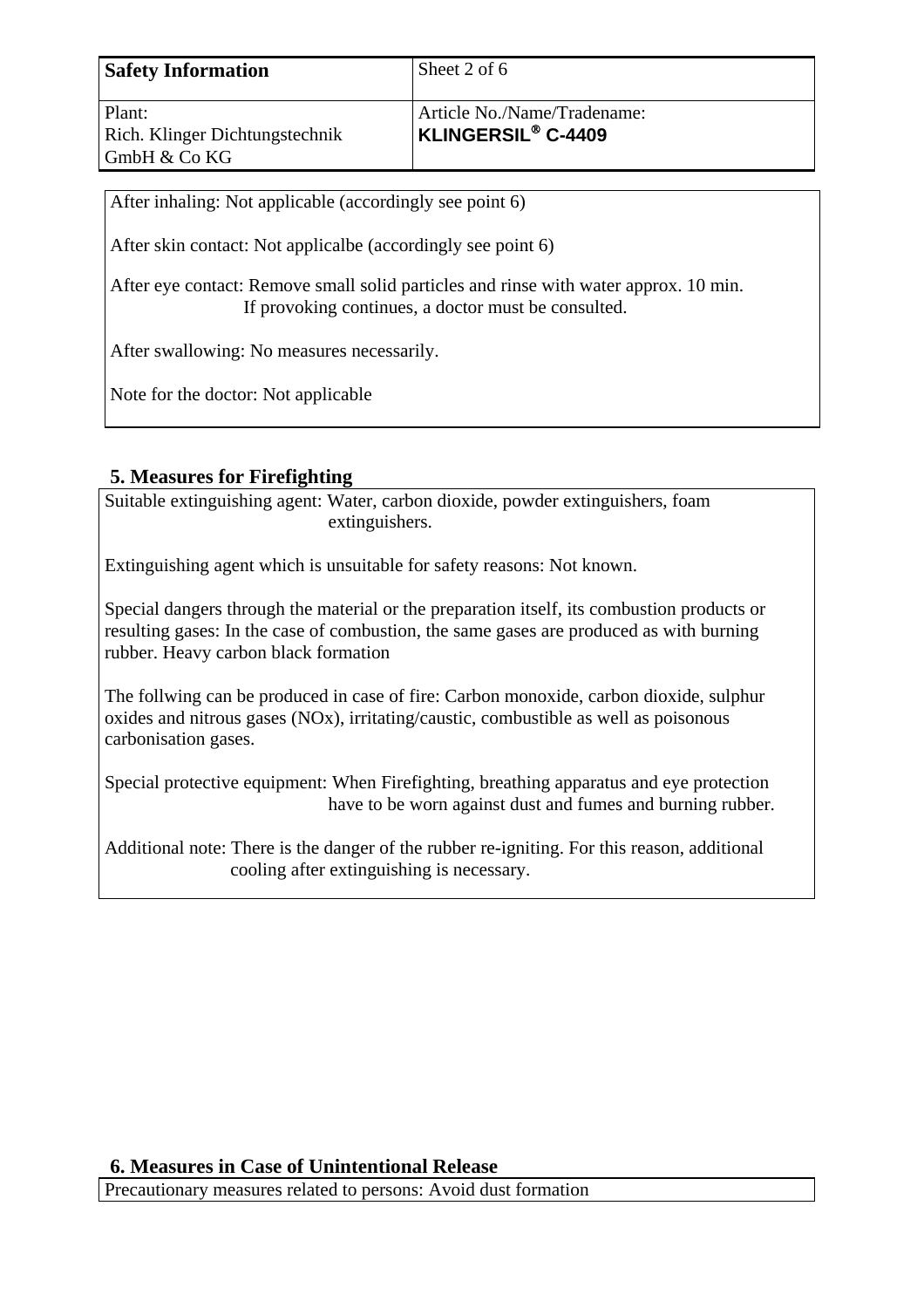| <b>Safety Information</b>                   | Sheet 3 of 6                   |
|---------------------------------------------|--------------------------------|
| Plant:                                      | Article No./Name/Tradename:    |
| Rich. Klinger Dichtungstechnik              | KLINGERSIL <sup>®</sup> C-4409 |
| $\mathsf{GmbH} \& \mathsf{Co}\,\mathsf{KG}$ |                                |

Environmental protection measures: No dangers known.

Procedure for cleaning: Use of approved vacuum cleaners with fine dust filters.

# **6.1 Measures in Case of Unintentional exceeding Dust Release**

General Note: In case of improper use and use which is not in compliance with stipulations e.g. grinding might cause an exceeding amount of fine dust. In this case proper exhausting and filtering is to apply respectively protective equipment (fine –dust respirator FFP1 acc. to EN149:2001) has to be worn.

After Inhaling: Bring to fresh air

After skin contact: Washing with soap

# **7. Handling and Storage**

# **7.1 Handling**

Notes on safe handling: Measures for the avoidance of strong dust formation.

Notes on protection against fire and explosion: Material is flammable only through effects of an external flame.

# **7.2 Storage**

Requirements on storage rooms and containers: Dry storage rooms. Material should not be stored in the vicinity of the heating as it can become brittle and no longer usable in accordance with stipulations.

Notes on storing together with other products: No restrictions or dangers known.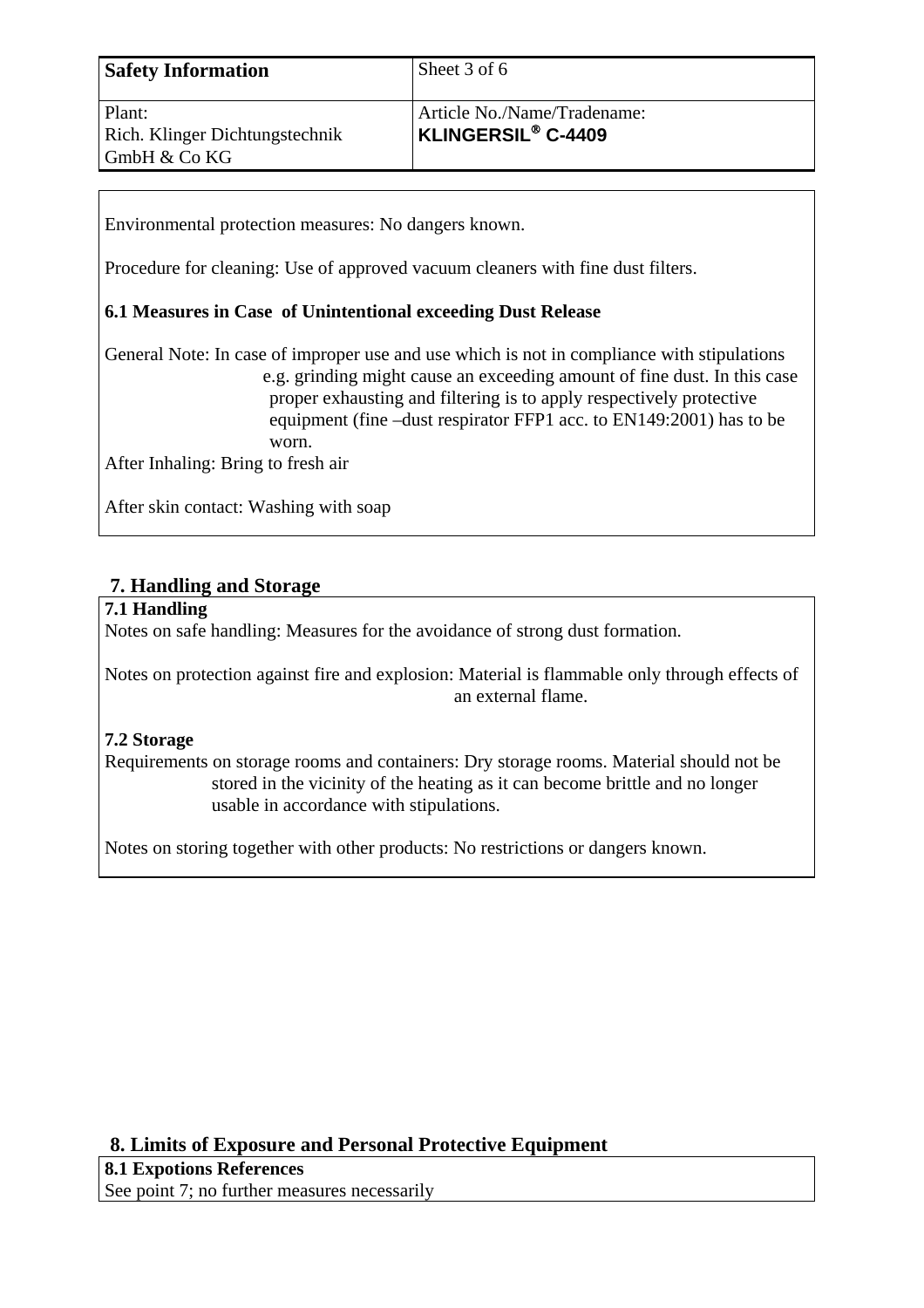| <b>Safety Information</b>                                | Sheet 4 of 6                                                        |
|----------------------------------------------------------|---------------------------------------------------------------------|
| Plant:<br>Rich. Klinger Dichtungstechnik<br>GmbH & Co KG | Article No./Name/Tradename:<br><b>KLINGERSIL<sup>®</sup> C-4409</b> |

# **8.2 Personal Protective Equipment for processing**  Breathing protection: in case of high fine dust concentrations use personal protective equipment (e.g. fine –dust respirator FFP1 acc. to EN 149:2000). Accordingly see point 6. Hand protection: Gloves (Danger of cutting injuries)

Body protection: Overall (Danger of cutting injuries)

| 9.1. Appearance                 |                                                      |      |               |
|---------------------------------|------------------------------------------------------|------|---------------|
| Form: firm sheets               | Colour: Surface: green/yellow                        |      |               |
| Odour: gummy                    | Cut edge: green                                      |      |               |
| 9.2 Safety-related data         |                                                      |      |               |
|                                 | <b>Value/Range</b>                                   | Unit | <b>Method</b> |
| Change in state                 | not known                                            |      |               |
| Boiling point/Boiling range:    | n.a.                                                 |      |               |
| Melting point/Melting range:    | n.a.                                                 |      |               |
| Decomposition of elastomer:     | over $300^{\circ}$ C                                 |      |               |
| Flash point:                    | not known                                            |      |               |
| pH-Wert:                        | n.a.                                                 |      |               |
| Ignitability of solid material: | not known                                            |      |               |
| Ignition temperature            | not known                                            |      |               |
| Self-igniting solid material:   | Not self-igniting                                    |      |               |
| Fire-promoting properties:      | self-burning                                         |      |               |
| Danger of explosion             | None                                                 |      |               |
| <b>Explosion limits:</b>        | n.a.                                                 |      |               |
| Vapour pressure:                | n.a.                                                 |      |               |
| Density:                        | $1,8 - 2,5$ g/cm <sup>3</sup> (at 25 <sup>o</sup> C) |      |               |
| Solubility in water/grease:     | insoluble                                            |      |               |
|                                 |                                                      |      |               |

# **9. Physical and Chemical Characteristics**

# **10. Stability and Reactivity**

Conditions to be avoided: temperatures >450°C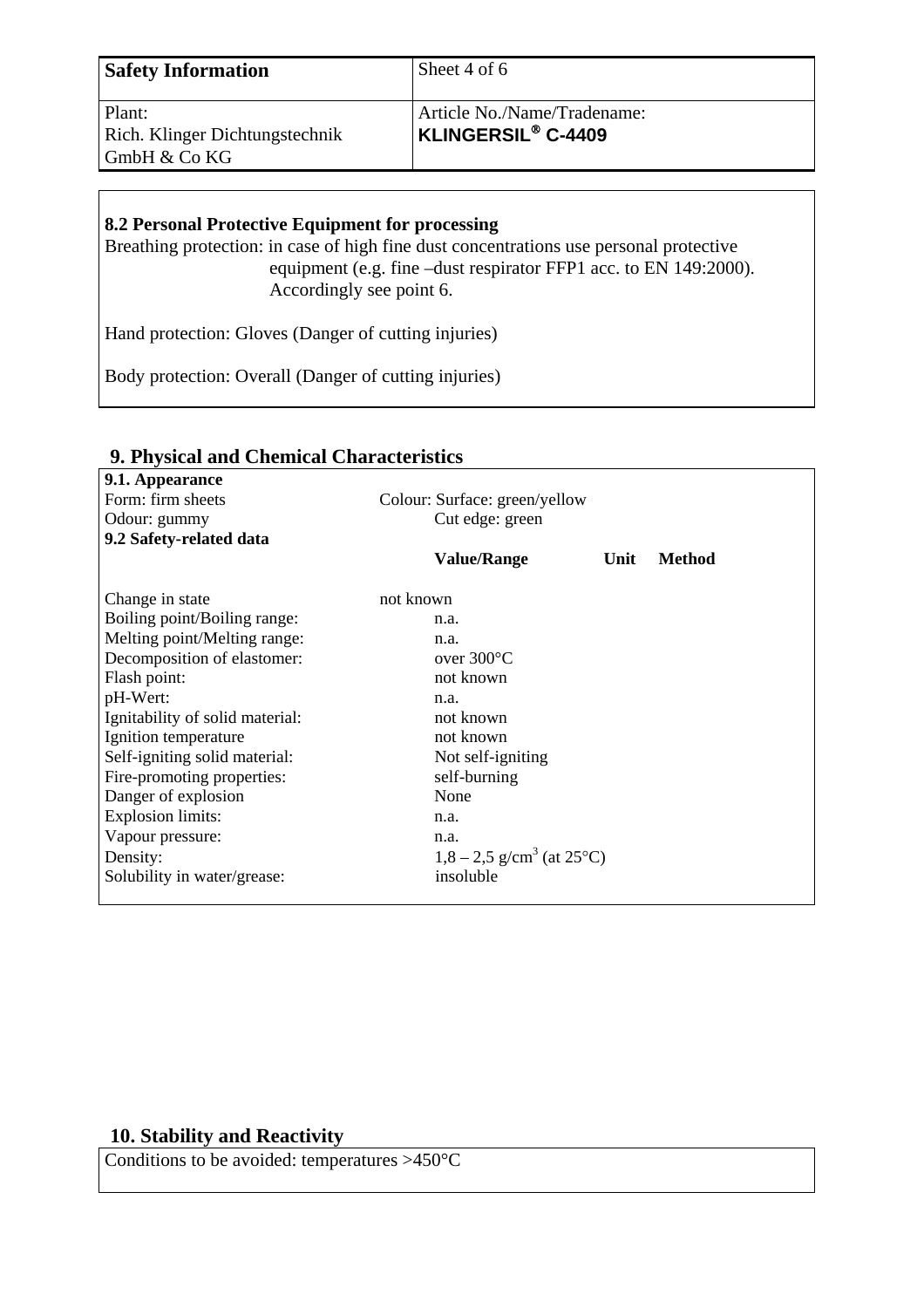| <b>Safety Information</b>                                | Sheet 5 of 6                                                  |
|----------------------------------------------------------|---------------------------------------------------------------|
| Plant:<br>Rich. Klinger Dichtungstechnik<br>GmbH & Co KG | Article No./Name/Tradename:<br>KLINGERSIL <sup>®</sup> C-4409 |

Materials to be avoided: Not known

Dangerous decomposition products: hydrogen cyanide

The following can result in case of fire: Carbon monoxide, carbon dioxide, sulphur oxides and nitrous gases (NOx), irritating/caustic, combustible as well as poisonous carbonisation gases.

The product is stable under standard conditions.

# **11. Information on Toxicology**

In the case of intended use no toxicological effects are known.

# **12. Information on Ecology**

### **12.1 Information on elimination (Persistency and degradability)**

Degree of elimination: not known

Persistency: Biologically not degradable (self-classification)

### **12.2 Mobility and (bio) accumulation potential**:

water insoluble, fat insoluble, no in vivo resorption, bonding or accumulation known

#### **12.3 Exotoxilogical Effects**

Not known

For detailed information e.g. approvals and certificates (potable water, food contact, etc.) please visit www.klinger.co.at  $\rightarrow$  material grade  $\rightarrow$  approvals and certificates.

# **13. Notes on Disposal**

#### **13.1 Product**

Recommendation: combustion by a certified recycling company . Product contains  $\geq$  3% organic carbon.

Waste Code No. in accordance with ÖNORM S2100: 57501 Waste name: Rubber

# **13.2 Contaminated Packaging**

Recommendation: Disposal in accordance with the national regulations.

# **14. Information on Transport**

**14.1 Transport/Further Information** No dangers known.